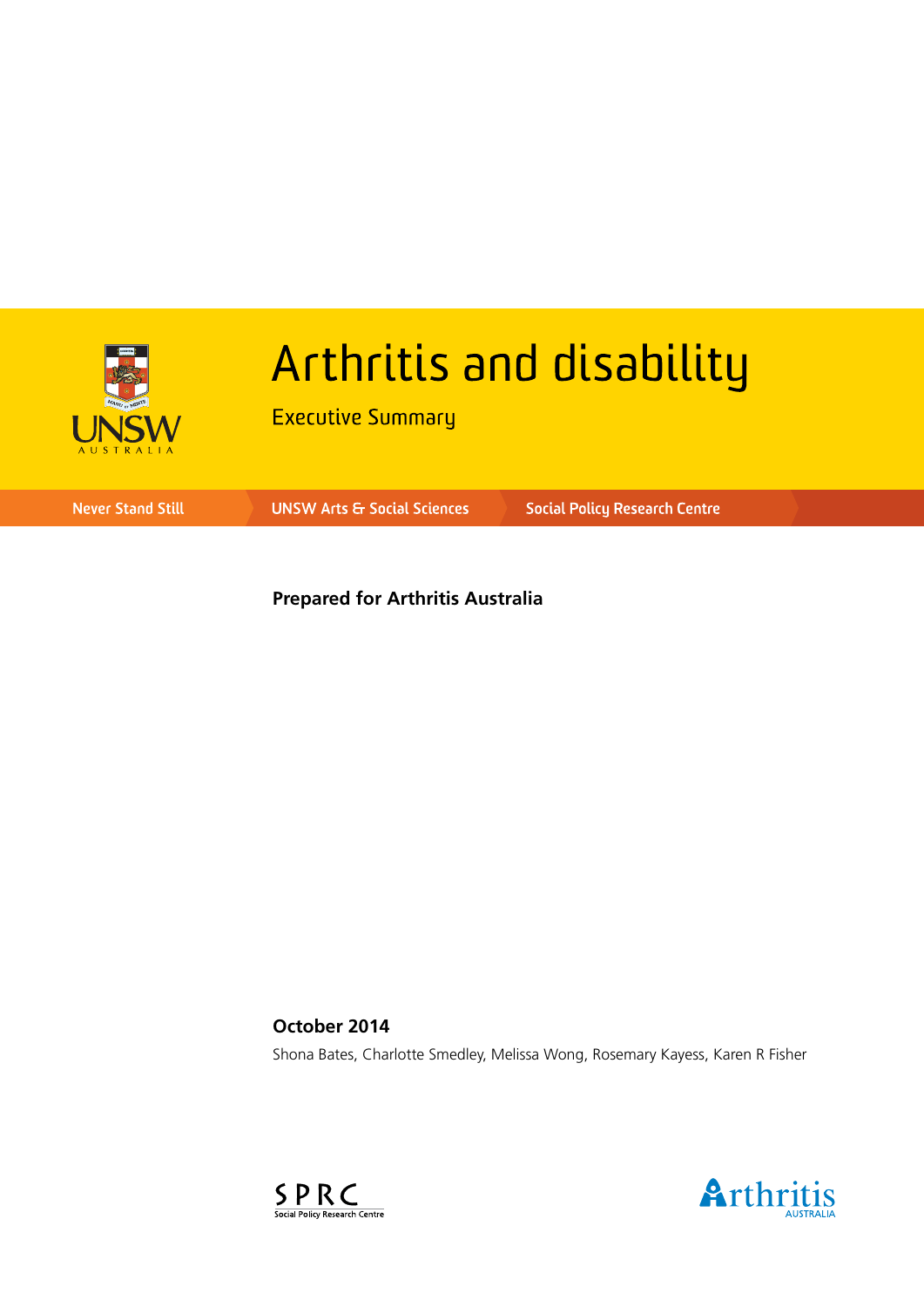#### **Research team**

Rosemary Kayess, Karen Fisher, Shona Bates, Charlotte Smedley, Melissa Wong, Anna Jones, Trish Hill and Thushara Halnethilage

**For further information:** Rosemary Kayess or Shona Bates 02 9385 4058

#### **Social Policy Research Centre**

Level 2, John Goodsell Building Faculty of Arts and Social Sciences UNSW Australia Sydney 2052 Australia t +61 (2) 9385 7800 f +61 (2) 9385 7838 sprc@unsw.edu.au www.sprc.unsw.edu.au

© Social Policy Research Centre 2014

ISSN: 1446-4179 ISBN: 978-1-925218-20-6 (online) ISBN: 978-1-925218-19-0 (in print) SPRC Report Series 26e/2014

The Social Policy Research Centre is based in Arts & Social Sciences at UNSW Australia. This report is an output of th[e Arthritis and Disability research project,](https://www.sprc.unsw.edu.au/research/projects/arthritis-australia/) funded by Arthritis Australia.

The full report is available at<https://www.sprc.unsw.edu.au/research/projects/arthritis-australia/> and a[t www.arthritisaustralia.com.au](www.arthritisaustralia.com.au)

#### **Suggested citation**

[Bates, S.,](https://www.sprc.unsw.edu.au/about-us/people/shona-bates) Smedley, C., [Wong, M.,](https://www.sprc.unsw.edu.au/about-us/people/melissa-wong/) [Kayess, R.](https://www.sprc.unsw.edu.au/about-us/people/rosemary-kayess/) & [Fisher, K. R.](https://www.sprc.unsw.edu.au/about-us/people/karen-fisher/) (2014). Arthritis and disability: Executive summary (SPRC Report 26e/2014). Sydney: Social Policy Research Centre, UNSW Australia.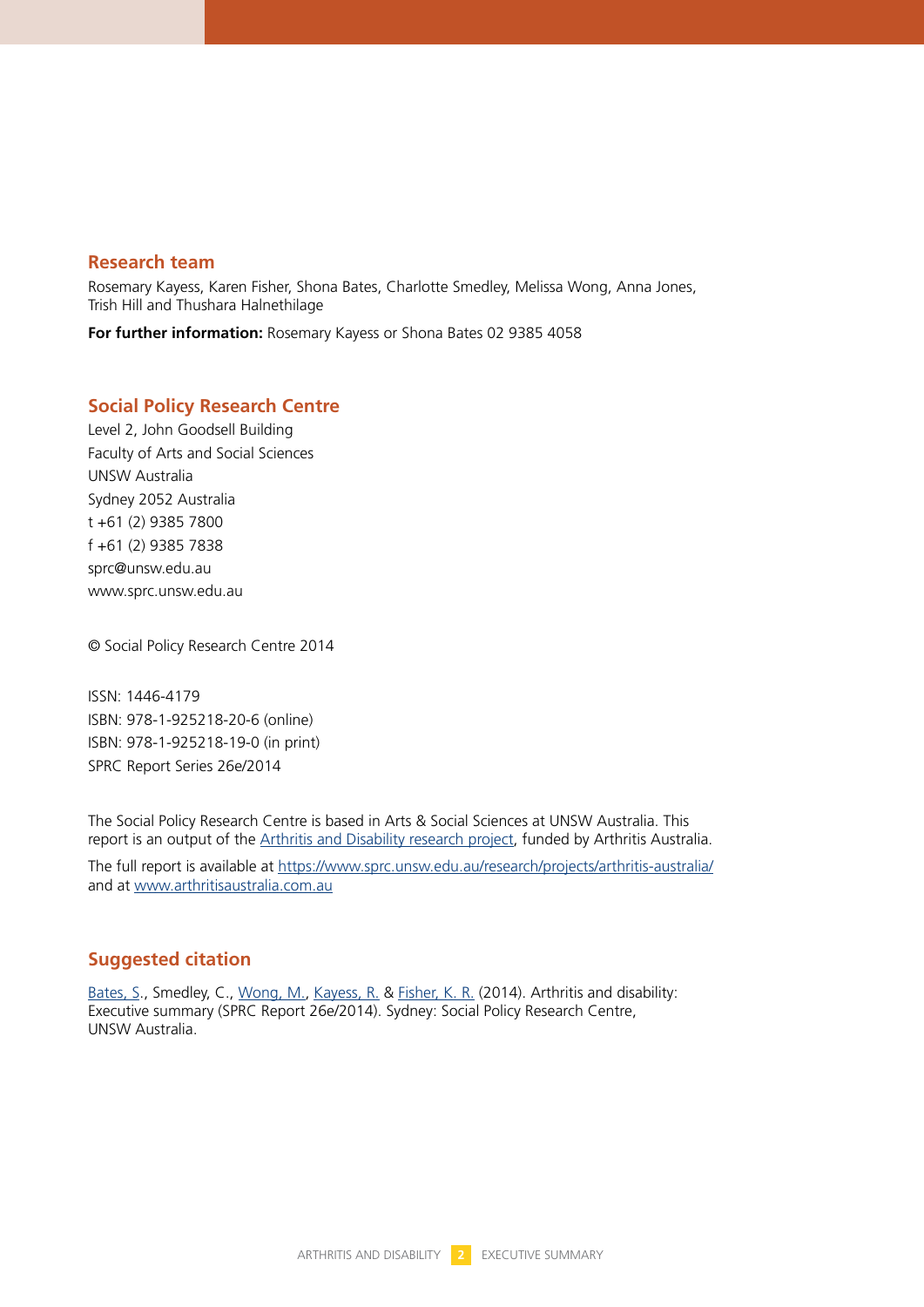| <b>Executive summary</b>                 |   |
|------------------------------------------|---|
| Key findings                             | 6 |
| Personal wellbeing                       | Б |
| Health                                   | 6 |
| Habilitation                             |   |
| Work and study                           |   |
| Standard of living and social protection | 8 |
| Family and social participation          | 8 |
| Services and support needs               | 9 |
|                                          |   |
| Implications of this research            |   |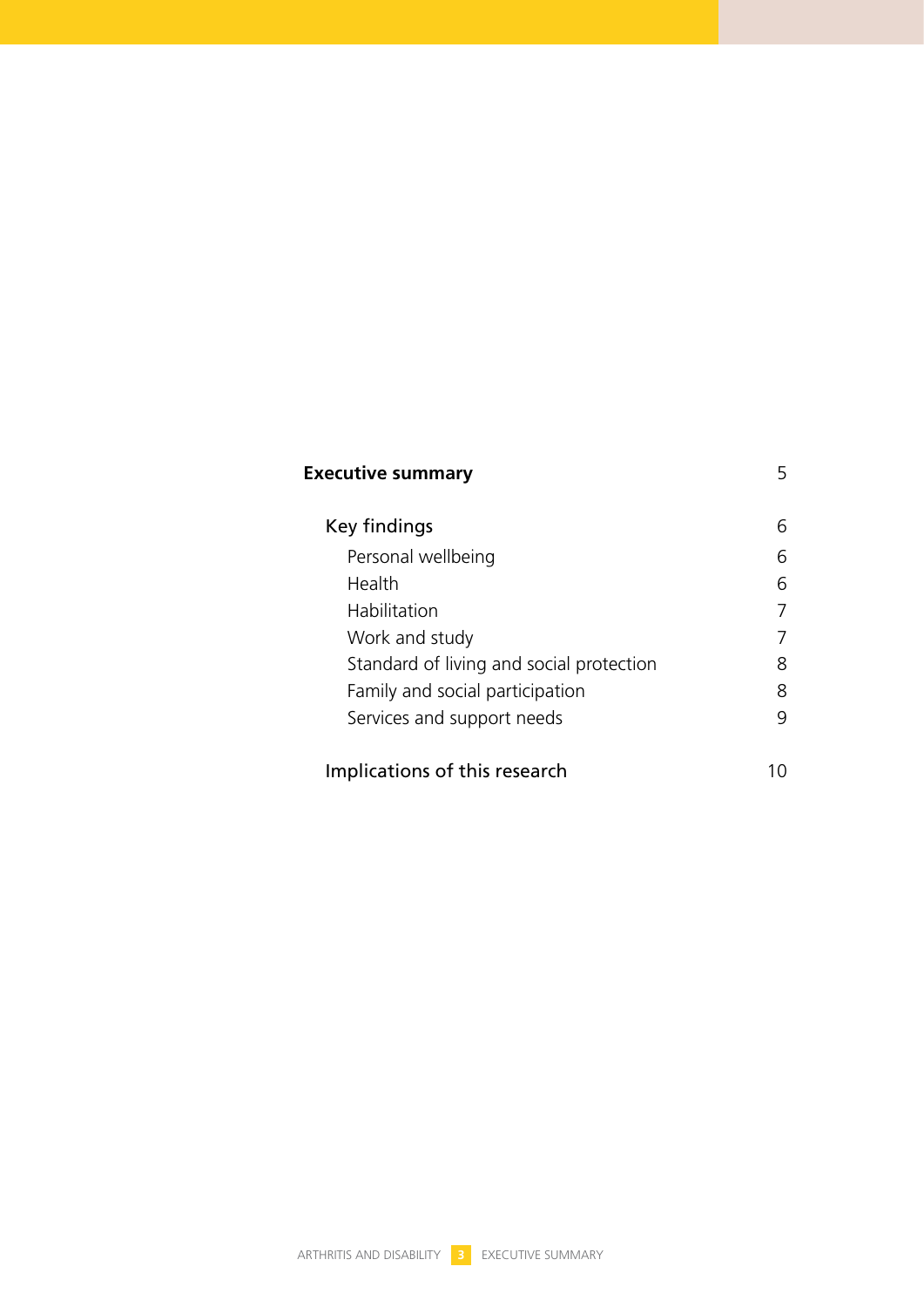### Acknowledgements

The research team would like to thank the people who generously shared their personal experiences with us, both through interviews and by completing the online survey. We would also like to thank Arthritis Australia, the Project Advisory Group and the Consumer Roundtable for their direction and contribution to this research.

In addition we would like to thank the arthritis organisations in each state and territory for their assistance in recruiting participants for interview and promoting the online survey.

This report was prepared for Arthritis Australia by the Social Policy Research Centre, UNSW Australia. The research was funded by an unrestricted grant from The Medicines Australia Community Chest to Arthritis Australia. The Community Chest supporters are AbbVie Pty Ltd, AstraZeneca Pty Ltd, Janssen-Cilag Pty Limited, Medicines Australia, Pfizer Australia Pty Ltd and Roche Products Pty Ltd.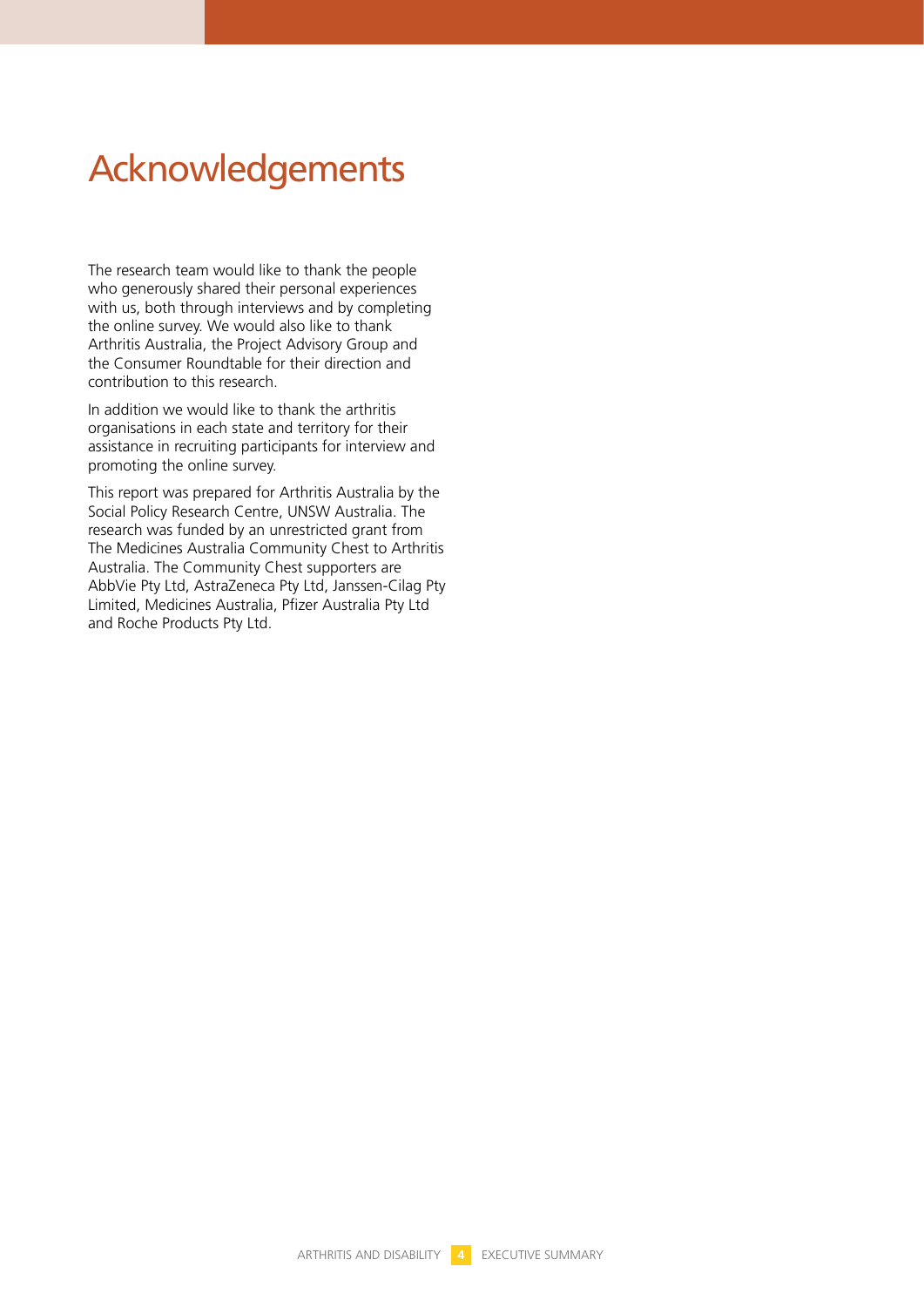### Executive summary

Arthritis Australia commissioned the Social Policy Research Centre (SPRC) at UNSW Australia to carry out research on the lived experience of people with arthritis related conditions. This report outlines the methods, findings and implications of the research.

Arthritis is the second leading cause of disability and the most common cause of chronic pain in Australia; it is the most prevalent long-term health condition, affecting 3 million people or about 15 per cent of the population. Studies are available on the health costs and loss of productivity associated with arthritis, but not as much is understood about the extent to which arthritis is associated with disability – who is affected, how people are affected, what helps people cope with their condition day to day, and how support services can be improved. Improving understanding of the disability impact of arthritis is particularly important given the transition in Australia to the National Disability Insurance Scheme and the impact this may have on service availability and delivery.

The research design involved mixed methods. A literature review focused on policy, programs, support and service models relevant to arthritis and disability in both Australian and international literature. A consumer roundtable and in-depth interviews with people with arthritis-related disability provided qualitative data. An online survey was conducted to provide quantitative and qualitative data to determine the extent to which the findings from the literature review, consumer roundtable, and interviews, were applicable to a broader population of people with arthritis in Australia.

A total of 819 people with arthritis volunteered to participate in this study through the consumer group (13), interviews (28), and the online survey (778). Participants were recruited through the membership networks of state and territory affiliates of Arthritis Australia, and other organisations including Lupus NSW, Carers Australia, Council on the Ageing, and Pain Australia. Participants in the interviews were people who self-identified as having disability resulting from their arthritis, and were selected to ensure representation across states and territories, women and men, people with arthritis and their carers, people with different types of arthritis, and people who had experienced arthritis for different lengths of time.

Participation in the group discussion and online survey was open to anyone with arthritis or caring for someone with arthritis, regardless of whether it caused disability.

Research participants were representative of the broader Australian population living with arthritis with respect to age distribution, with 64 per cent of participants aged less than 65 years. However, women (84 per cent of participants) and people with rheumatoid arthritis (35 per cent) were overrepresented, while people identifying as Aboriginal or Torres Strait Islander or from a culturally and linguistically diverse community<sup>1</sup> were under represented. This is likely to reflect the membership base of the organisations through which participants were recruited.

The information provided by participants was analysed thematically against the rights in the *UN Convention on the Rights of Persons with Disabilities* in the areas of health, habilitation and rehabilitation, work and employment, standard of living and social protection, and family and social participation. In addition the Personal Wellbeing Index was used to measure participants' quality of life and compare it with that of the Australian population as a whole.

The breadth of the analysis was based on the information provided by the participants and therefore may not be comprehensive across all themes. The findings of the research have not been prioritised as this is specific to each person.

Research participants requested that follow up interviews be conducted in 12–24 months to track their progress and to see whether anything has changed.

1 Defined as speaking a language other than English at home.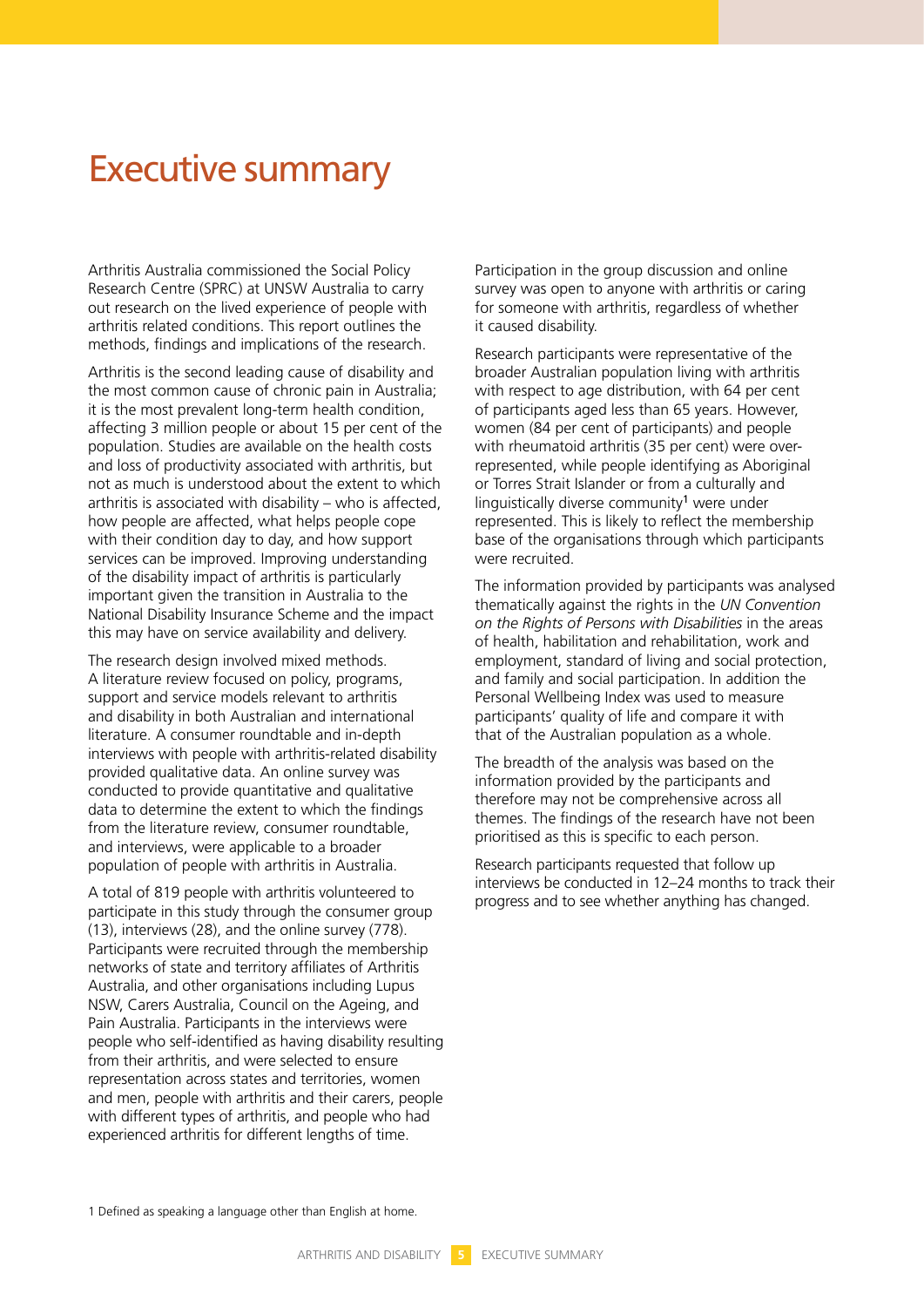## Key findings

Many people with arthritis experience disability, with more than one-third of participants (37 per cent) reporting that their arthritis always limits their ability to engage in daily activities, and a further 54 per cent reporting that it sometimes limits their ability to engage in daily activities.

People with arthritis report significantly lower wellbeing compared with the general Australian population with the greatest adverse impact occurring in the domains of health, employment and finances.

The impairment associated with arthritis varies significantly, depending on the type and severity of the condition, the presence of other health conditions, and the time since diagnosis. The level of disability experienced by people with arthritis also depends on a variety of factors, including access to informal and formal support, flexibility in the workplace, and the availability of measures for social protection.

Where arthritis causes disability, people become socially excluded across one or more and sometimes all life domains – study, work, family and social participation. In particular, people's capacity to work is adversely affected by arthritis, with implications for their ability to meet the often high costs of managing their condition and to maintain an adequate standard of living.

People with arthritis-related disability may require short-term, long-term or permanent access to formal support, including both services and financial support. They have different needs which cannot be addressed with one response; responses need to be flexible to suit individual needs and circumstances.

Arthritis not only affects the person who has the condition, it also affects their carers, family, neighbours and friends, who often provide physical, emotional and financial support. The impact can include loss of income due to caring responsibilities, changes to relationships (e.g. partners become carers), reduced social participation, and a lower overall quality of life.

Access to financial support, appropriate health care and formal care appears to reduce the barriers experienced by people with arthritis in their ability to engage in daily life activities.

#### **Personal wellbeing**

People with arthritis recorded significantly lower wellbeing scores compared to the general Australian population (mean score of 64.0 compared to 77.6). Significantly lower wellbeing scores were evident across all domains but scores were substantially lower in the area of health (46.7 compared to 74.6).

The wellbeing of carers of people with arthritis was also significantly lower than that of the general population (66.0 compared to 77.6) and was similar to that of the people they support.

#### **Health**

The research investigated people's experience, and the barriers and facilitators to accessing quality, appropriate health care (physical, emotional and psychosocial), from initial diagnosis to ongoing care. The research found:

- Substantial delays between first symptoms of arthritis and diagnosis were common. Two-thirds of survey participants experienced delays of longer than 12 months to receive a diagnosis and of these, half were diagnosed five or more years after first symptoms presented.
- The quality of treatment provided to people with arthritis varied from no treatment ('it's age' or 'it's growing pains') to comprehensive treatment, either by a general practitioner, specialist or both. The quality of information provided to people about their disease and its treatment also varied widely.
- The cost of medications used to treat the disease and relieve symptoms was high, both in terms of the cost of individual medications and the number of different medications and supplements required, not all of which are subsidised under the Pharmaceutical Benefits Scheme (PBS) for people with arthritis.
- Almost half of participants had another health condition or disability which complicated the management of their arthritis and vice versa, particularly in relation to medication.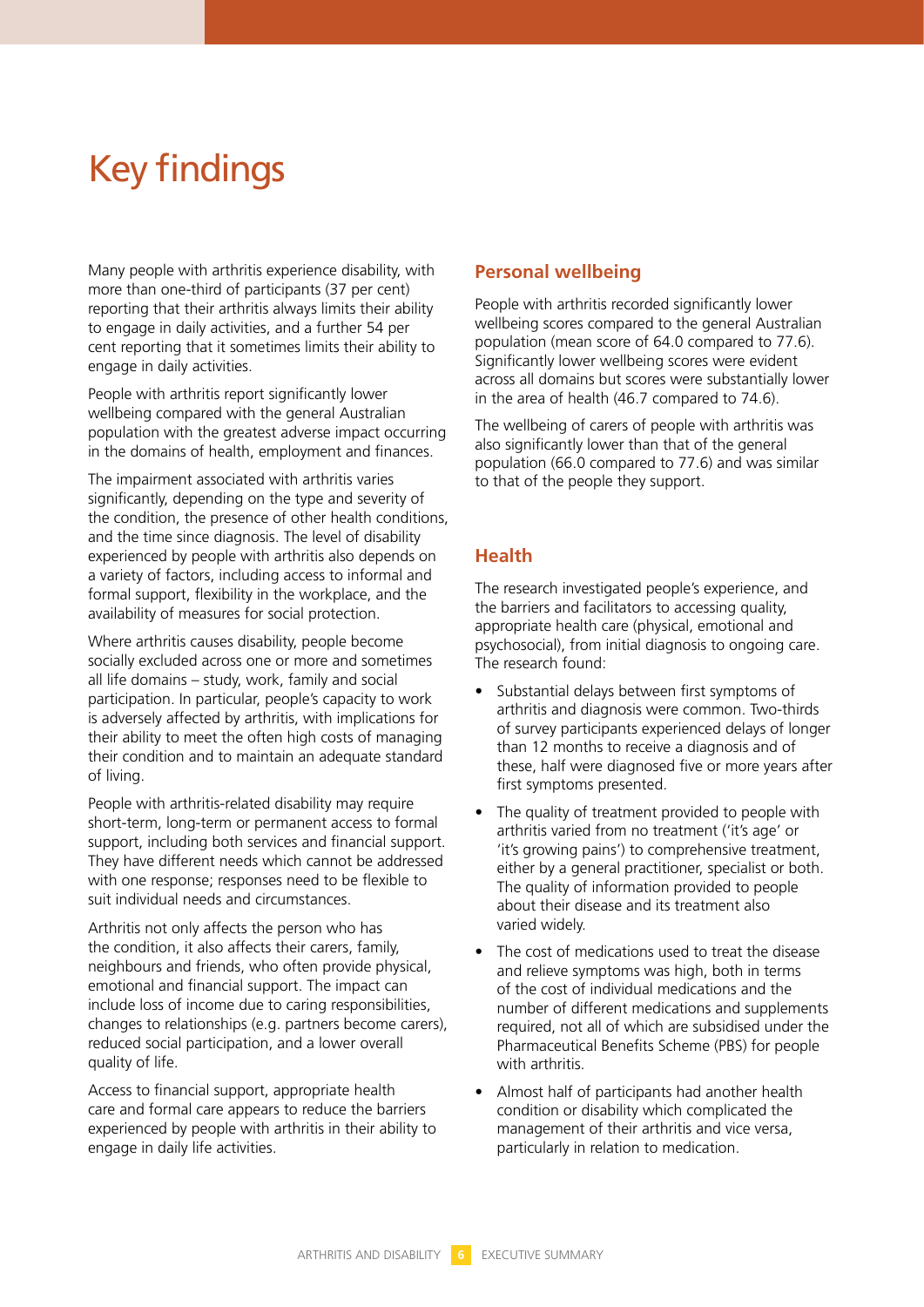- Participants reported that pain and fatique were overlooked in the treatment of their arthritis and few participants were offered options or advice on managing these symptoms.
- Effective arthritis management usually requires a team of health care professionals but accessing them is often difficult and expensive. Participants also reported that health services were complex and fragmented, and that they experienced difficulties navigating services and finding an appropriately skilled provider that met their needs.
- Living with arthritis adversely affected emotional wellbeing both for the person with arthritis and their carer, and this was often ignored in their treatment plan.

#### **Habilitation**

The research investigated people's access to habilitation and rehabilitation.<sup>2</sup> The research found:

- Nearly all participants (95 per cent) reported that their arthritis limited their ability to engage in daily activities, with 37 per cent reporting that they were always limited and 54 per cent reporting that they were sometimes limited in their ability to engage in daily activities due to their condition.
- • Participants who identified as either always or sometimes having limited ability to engage in daily activities as a result of their arthritis then identified which activities were most affected: 34 per cent said their arthritis had a severe or profound impact on being able to manage their home or garden, 22 per cent on being able to undertake domestic activities, and 5 per cent on undertaking basic personal care.
- Participants reported making a range of changes to their living circumstances to accommodate their arthritis, from buying aids and equipment, modifying their homes, to relocating to more accessible homes.

#### **Work and study**

The research investigated people's experience and the barriers and facilitators to accessing and maintaining employment and study. The research found:

- Participants reported that the ability to participate in the workforce was important for social participation as well as to meet medical costs and maintain an adequate standard of living.
- Of the participants who were of working age (aged less than 65 years, 63 per cent), 74 per cent were employed full or part-time (57 per cent full-time and 43 per cent part time), 37 per cent were not in the labour force, and 15 per cent were studying full or part-time.
- The labour force participation rate for survey participants was 44 per cent, compared to the national participation rate of around 65 per cent. People who were younger when the condition started were more likely to be out of the workforce than those with onset at a later age.
- 67 per cent of all participants reported that arthritis had affected their work or study, now or in the past; 23 per cent reported that they were permanently unable to work or study because of their condition; 68 per cent were restricted in the type of work or study they could do; and 65 per cent were restricted in their hours of work or study. In addition, 35 per cent reported that they required workplace modifications and 14 per cent reported that they needed ongoing assistance to participate in work or study.
- Nearly all participants of working age who were not in the labour force reported that arthritis had affected their participation in the workforce (93 per cent). They were also more likely than those who were employed to report that their arthritis had restricted the type of work or study they could do (79 per cent) or the hours they could work (72 per cent). Half of participants who were not in the labour force reported that they were permanently unable to work or study because of their arthritis.

2 Habilitation is services that help a person learn, keep, or improve skills and functional abilities that they may not be developing, for example using a cane, guide dog or sign language. Rehabilitation is services that help a person improve skills that have been lost, for example regaining lost skills or functioning after a stroke or head injury.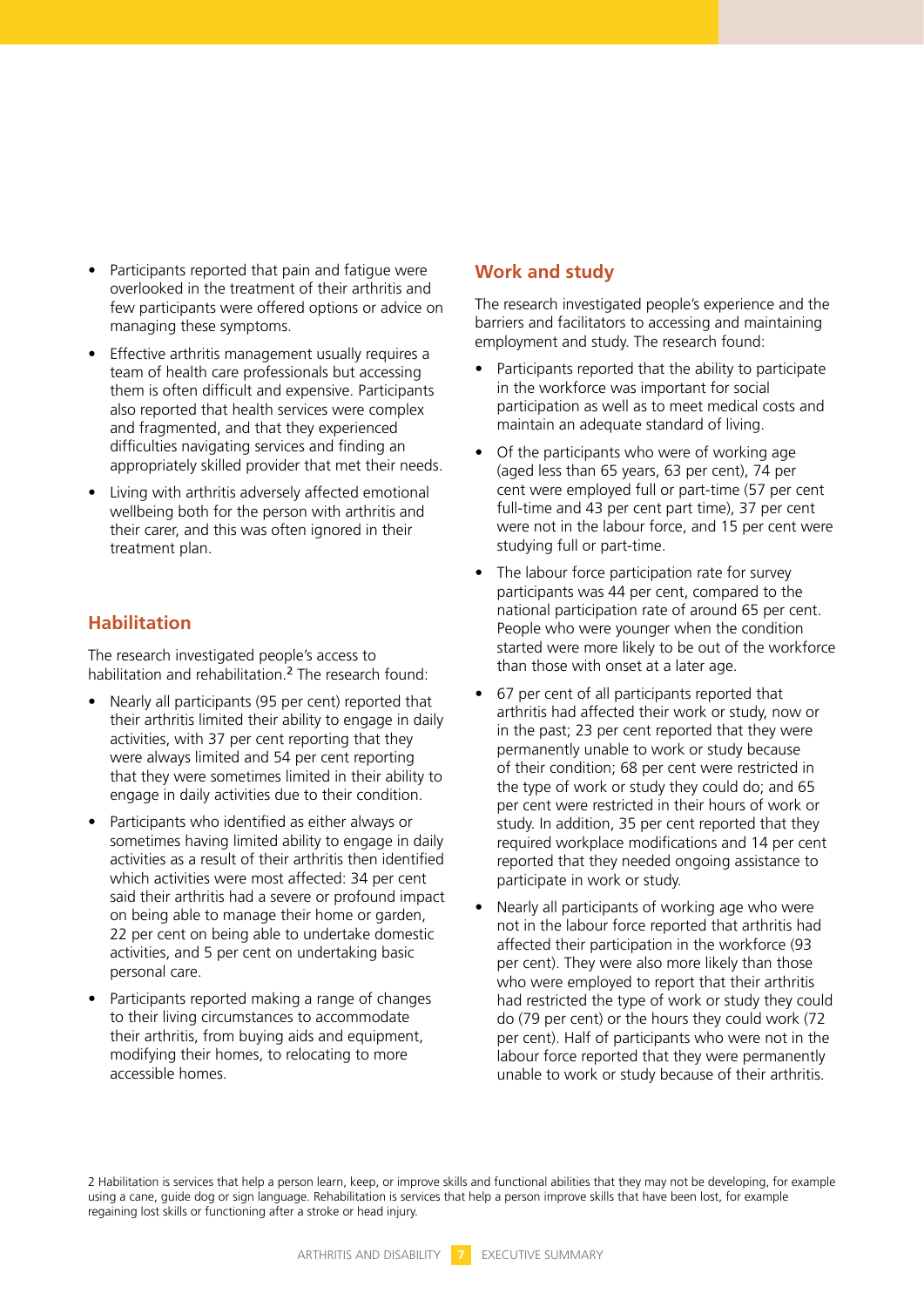- For participants of working age who were not in the labour force, almost half were 55-64 years old, i.e. close to retirement age.
- 43 per cent of research participants had retired, of whom 25 per cent were under the age of retirement – this may include people who planned to retire early and those who were forced to retire early because of their arthritis.
- • Participants with osteoarthritis, rheumatoid arthritis and other forms of arthritis were less likely to be in the labour force compared with other participants. People who were not in the labour force were also more likely to have experienced symptoms at a much younger age than those who were employed.
- The extent to which people were able to work or study depended on whether they needed to and were able to work flexibly, work reduced hours, or have access to a modified workplace.

#### **Standard of living and social protection**

The research investigated the implications of people's lived experience of arthritis in terms of being able to attain and maintain an adequate standard of living for themselves and their family. The research found:

- Participants reported that the financial consequences of arthritis were detrimental due both to the high costs associated with living with the condition and the loss of income due to reduced capacity to work. The financial impact of having arthritis also affected other areas of their social participation and wellbeing.
- Costs included ongoing medical care, the high and continual cost of medication, aids and equipment, home help and maintenance services, personal care and transport.
- Two-thirds of participants said that they were financially worse off due to having arthritis; 16 per cent reported that they struggled to meet their expenses due to the financial impact of their arthritis, while 5 per cent reported that they were much worse off and needed financial support. Many of the participants reported compromising

their ongoing health care and other basic needs (food and utilities) to meet the cost of medication.

- 33 per cent of participants relied on public financial support (e.g. Disability Support Pension or Age Pension). Of those receiving public financial support, 21 per cent were under 65 years of age and therefore were likely to be receiving disability or other support rather than the Age Pension.
- Participants reported that accessing social protection was complex and difficult. Participants noted that available support was not flexible enough to respond to fluctuations in the severity of their disease (disease flares).
- Government support for ongoing medical costs was identified by participants as a high priority, particularly given the chronic nature of arthritis, the fluctuations of the disease, and the high cost of medication and treatment.

### **Family and social participation**

The research investigated people's experience, barriers and facilitators of being included and participating in their family and community. The research found:

- The extent to which people's family and social participation was affected by their arthritis depended on the level of impairment caused by their condition, personal circumstances, and the availability of informal and formal support at home and in their place of work or study.
- Nearly all participants (84 per cent) identified informal support from immediate family members as their main source of support for personal care, domestic activities and managing their arthritis. This was due to the proximity of family, the lack of access to flexible services, or because they could not afford formal services due to reduced income.
- For people whose arthritis caused significant disability, greater formal support at home, work or study would improve their social participation.
- Arthritis affected children they may have arthritis themselves or they may have a sibling or parent with arthritis, affecting family dynamics or requiring them to take on caring responsibilities.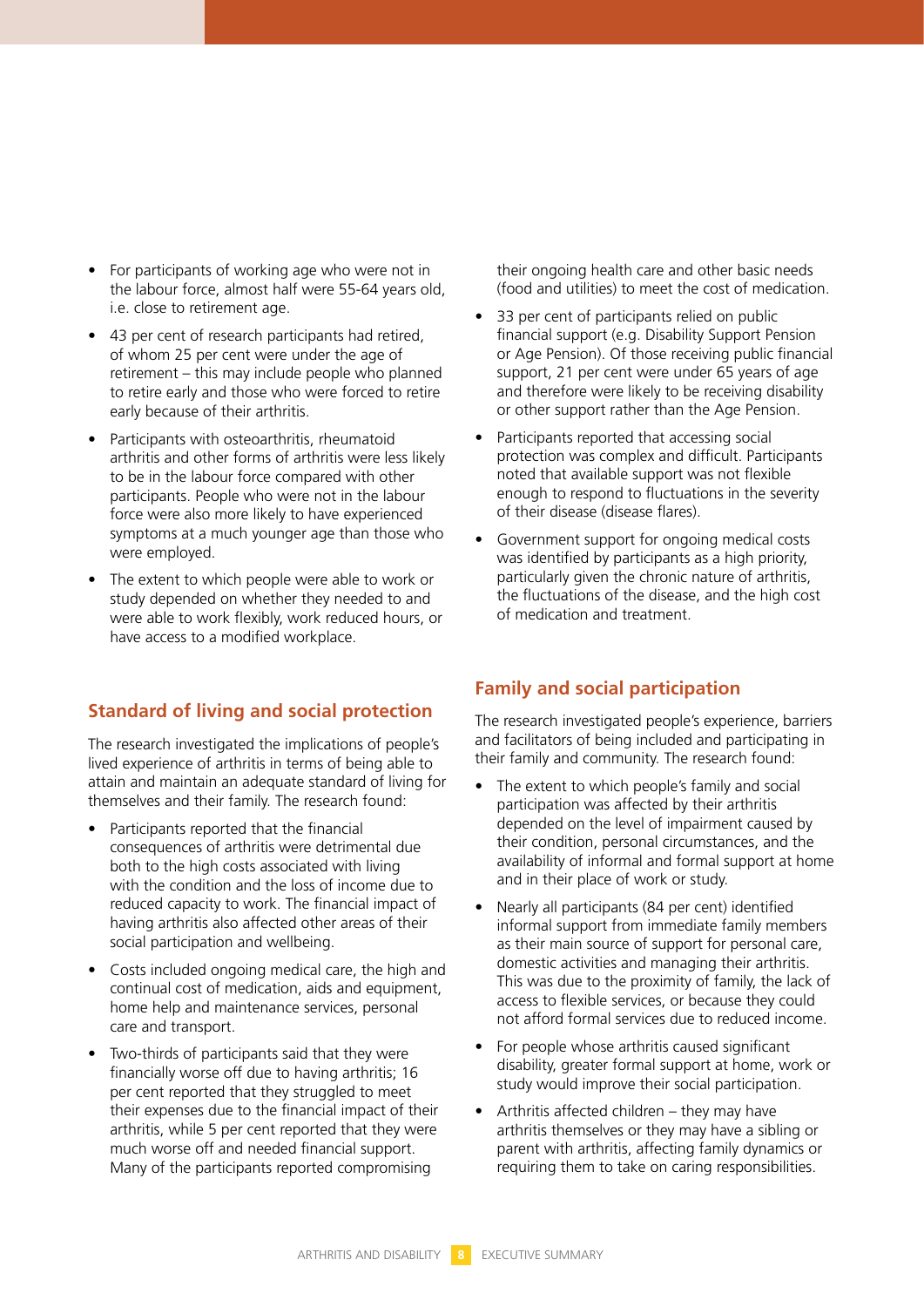- Some women chose not to start a family because of their arthritis, as the prolonged period off their medication could have long-term effects on the severity and prognosis of their condition.
- The impact of arthritis was not limited to the people with arthritis but also affected their carers, family, neighbours and friends:
	- physically especially older carers who are also likely to have arthritis or other health conditions
	- emotionally in terms of isolation, changed relationships, financial hardship, and the impact on their own social participation
	- $\bullet$  financially in reducing or limiting their capacity to work.

#### **Services and support needs**

Participants identified a number of service and support needs concerning information requirements, informal support (family and friends, community and arthritis support groups), formal support (health care, medication, social protection and home care), and other areas (employment, home modifications, equipment, and public awareness).

- • People with arthritis, their families and carers, need access to better information about their condition, including: medication and side effects; managing pain and fatigue; support groups and emotional support available; aids and equipment and how to source them; and the availability of social and disability services and how they can be accessed.
- Some participants with arthritis rely heavily on informal support, in particular from family and friends. Family and friends need to be supported to be able to sustain this role.
- Increased community awareness and understanding of arthritis – including amongst health practitioners, policy makers and employers – could also improve support for people with the condition.
- Local or online support groups help meet the needs of people with arthritis and could be expanded to target specific age groups and conditions.

There is a clear need to identify and improve formal support, from providing better ongoing health care beyond diagnosis, increasing the coverage of necessary medications under the PBS, to improving awareness of the disabling impact of arthritis in the provision of social protection and social services.

Increasing recognition in the broader community of the nature and impact of arthritis, and the fact that it affects people of all ages – and not just older people – would help address many of the service and support needs identified.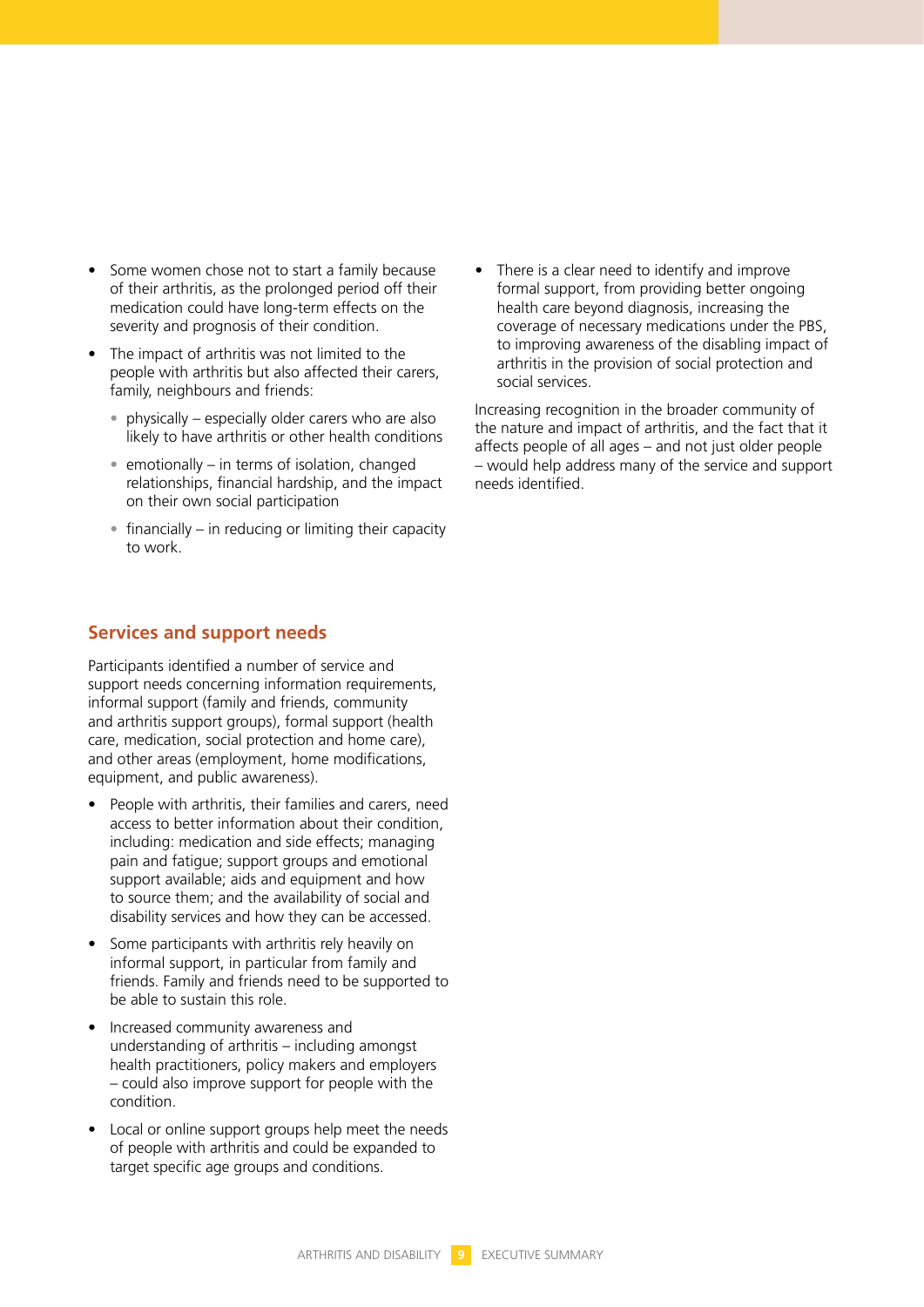### Implications of this research

This report reflects the voices of people with arthritis who are trying to hold down a job, raise a family, and participate in the life of the community, while managing the disabling effects of their condition. They face significant challenges due to the complexity and fragmentation of health services, inflexibility in the social support sector, and limited awareness in the community of the impact of living with arthritis.

Many people with arthritis experience disability and require support – both short-term and long-term – depending on the nature of the condition, the impact it has on them, and their personal circumstances.

It is not clear to what extent the National Disability Insurance Scheme (NDIS) will support people with arthritis or whether any existing support services provided will be affected. A risk is that where services (from State and other providers) are transitioning to the NDIS, access to support currently available might be reduced. This research suggests that:

- The disabling impacts of arthritis need to be recognised in the community as well as by government, service providers, employers and educators.
- The NDIS should recognise the severely disabling and fluctuating effects of arthritis. Some people with arthritis will need NDIS individual packages.
- Other formal support services need to be identified for people with arthritis, made available both flexibly and long-term, and be provided to people who do not qualify for an individualised package under the NDIS but who still need formal support.
- The provision of services should be monitored during the transition to the NDIS to ensure that services are maintained for people with arthritis who require them.